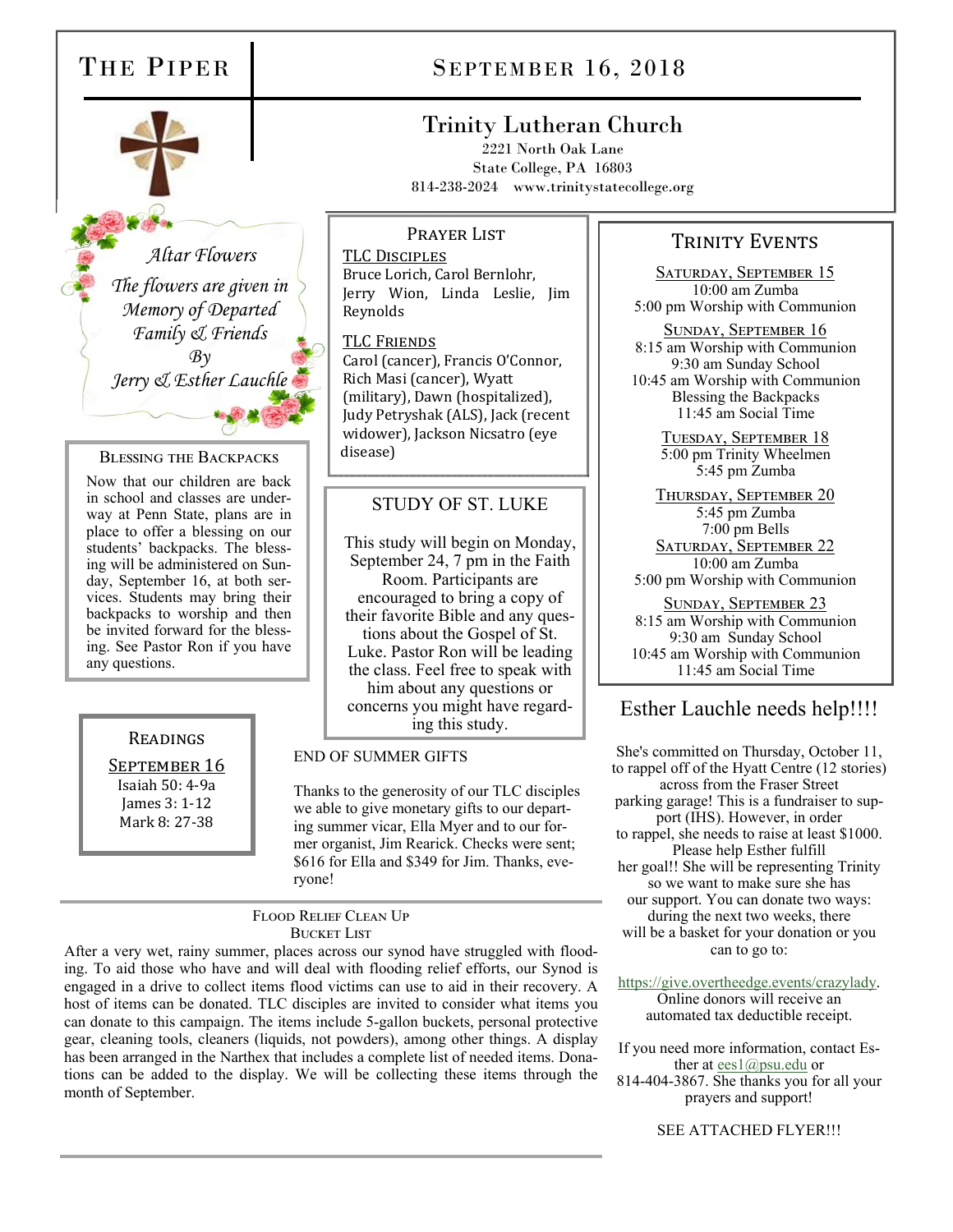#### FROM THE PASTOR'S DESK

Dear sisters and brothers in Christ,

"It was the best of times; it was the worst of times!" With these words Charles Dickens begins his book, The Tale of Two Cities, an exploration into a time of controversies and contradictions, of extremes from wealth on the one hand and crushing poverty on the other with no one in between. Dickens refers to two cities, Paris and London, during the tumultuous environment of the French Revolution.

Given world events, issues in our country, corruption even in the Church and struggles in our own lives and families, we might relate:

Still, if we focus only on what is negative, then that's how we will see the world, ourselves, others and even God! There is much that is good and beautiful and positive in the world, ourselves, others and especially God! When I find myself getting down, I try to remember that God does not promise that life will be easy, or painless, or fair. Often times when things are not as we would like them are the times God can do His best work in us.

I think this is true also of communities and congregations. Right now, we here at Trinity are dealing with changes in staff positions. The transition such change requires can makes us uncomfortable. Such discomfort may cause us to wonder if the change was even worth it. Very understandable. We humans tend to think and function that way. But as Willy Wonka points out to the winners of the golden ticket as they begin to tour the chocolate factory: "Oh, you can't go back! You can only go forward!"

So, together we move forward trusting in God to provide and bless, heal and comfort, strengthen and inspire! I was reminded of this during our recent Congregational Meeting. My heartfelt thanks to the 40 or so disciples who attend. I appreciate how and what people shared as I think will be helpful and beneficial as we move forward!

To the entire membership I say: "Thank you and thanks be to God for you!" I look forward to how and what God is going to do through us and for us as we continue to do our best while placing our faith and trust in Him! To God be the glory!

Peace, joy and love,

Pastor Ron

Pastor Ron

# ESSENCE OF JOY ALUMNI SINGERS

Under the direction of Dr. Tony Leach, this group will be leading worship on Sunday, September 23, at both 8:15 and 10:45 am. Invite your neighbors and friends to join us for a lively and inspiring worship experience. Holy Communion will be celebrated at both services and a Baptism is set for the 10:45 am worship. All are welcome!



#### ESSENCE 2 HAS BEGUN

Like to sing? Essence 2, a campus/community choral group, under the direction of Dr. Tony Leach sings African and African-American music. No audition is required. Rehearsal are here at Trinity, Sunday nights at 6 pm. All are welcome from high school through adults. Cost for membership is \$40 which covers all your music. To join the choir, you just need to attend the next rehearsal, Sunday, September 16, 6 pm.

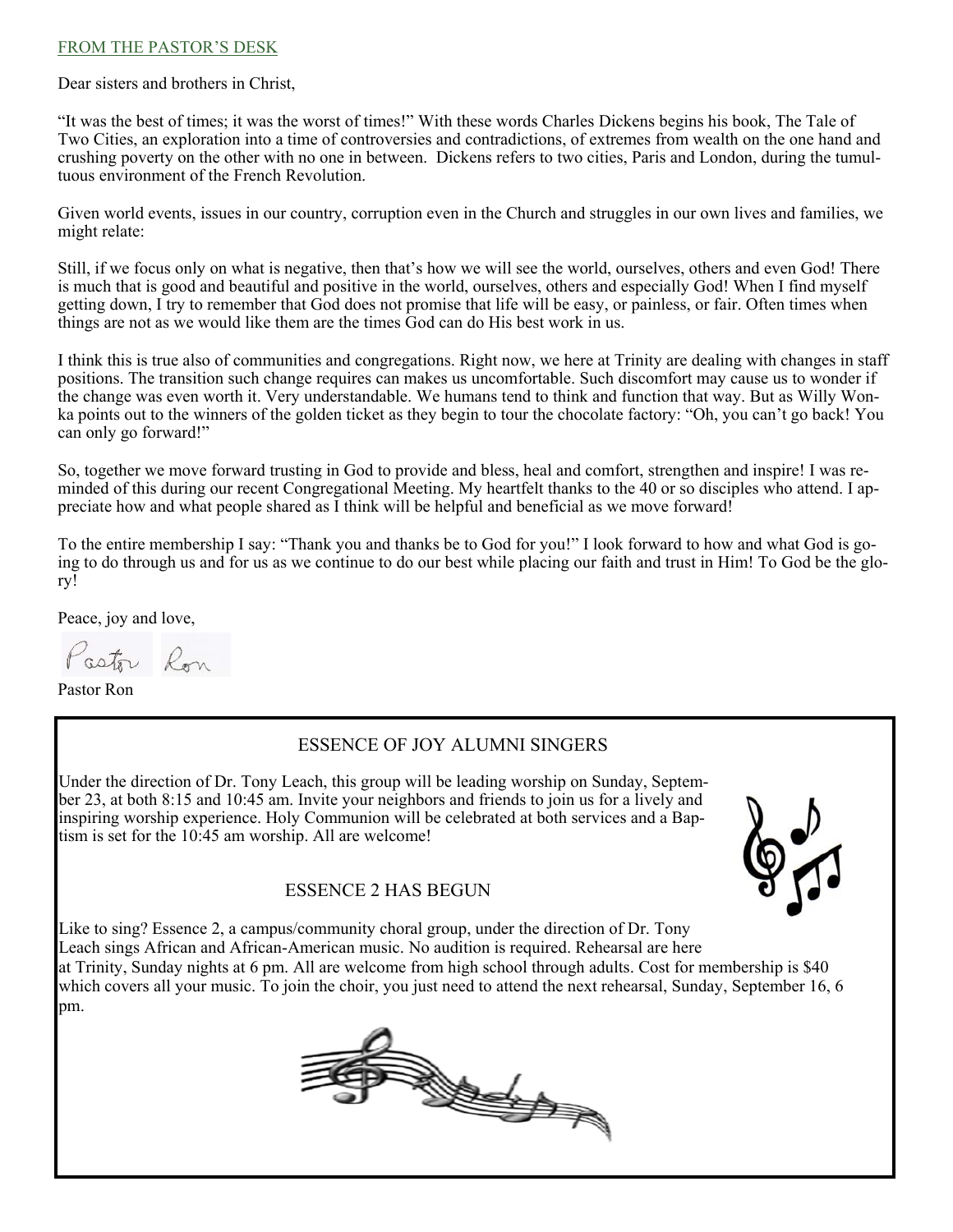# FIRST COMMUNION INSTRUCTION

Parents with children in first grade or older who feel their child is ready to begin receiving Holy Communion are invited to attend First Communion instruction. Children also attend. Three sessions are planned for Sundays, October 7, 14 and 21 The class runs from  $12 - 1$  pm and lunch is provided. For more information or to register, contact Pastor Ron, TLCRevRon@comcast.net. There is no cost for this class.



# CELEBRATION OF LIFE

On Thursday, August 30, Lisa Bowen lost her battle with cancer. Lisa tended to attend the Saturday night worship and has been a TLC member with her son, Austin, for the last 7 years. A Celebration of Life for Lisa was incorporated into the Saturday night worship on September 8.

# **Attention MarrieCouples:**

A Lutheran Marriage Encounter Weekend is planned especially for Western PA couples at the beautiful Olmsted Manor Retreat Center located in the Allegheny National Forest in Ludlow, PA. The dates are: October 19-21. Weekends are designed to allow married couples of all ages to take time off from daily pressures and responsibilities to search out **d** and discover a warmer, closer, more joyful marital relationship.

For further information and to register for the Weekend, go to www.GodLovesMarriage.org, and pay the \$100 registration fee. Toward the end of the Weekend an opportunity will be provided to make a contribution of whatever amount you wish to help cover expenses of 2 nights in the retreat center and 5 meals for each of you. For questions, please contact Northeast US Directors of Lutheran Marriage Encounter, Fred & Julie Schamber at fjschamber@comcast.net or 724-325-3166

# Volunteers Needed:

Bridge of Hope, a church-based approach to ending family homelessness, is looking for congregations to form Neighboring Volunteer groups. We would need 6 to10 individuals to start a group at Trinity.

Each volunteer group is matched with one participant. Neighboring Volunteers give support, encourage, and build relationships with the homeless moms. Participation in the monthly Bridge of Hope nights is expected. Helping with child-care, transportation, household furnishings and/or meals might also be included.

We would work as a team to be good neighbors to a mom and her family. If you are interested in joining a Neighboring Volunteer group here at Trinity or just want some additional information, contact Lorene Stitzer @ lorenestitzer@yahoo.com or Karen Aubuchon @ aubu55@gmail.com

# SUNDAY SCHOOL RESUMES

With the ending of summer, we resume many fall activities including Sunday church school, 9:30 am on Sundays. Volunteers are still needed. Two classes are arranged for the students. Teacher/Staff Installation is set for Sunday, September 9. For more information contact Lena Sheaffer or Valerie Fry. To registers, parents need to bring their child(ren) to one of the first sessions.

There is also a class for adults led by Mr. Ron Porter. Deeper Waters is the class for students grades 6 through 8, which seeks to prepare them to make Public Affirmation of their Faith. Deeper Waters is led by Ms. Kayla Smith along with Pastor Ron.

# VICAR ELLA'S ADDRESS

Ella Myer Princeton Theological Seminary SBN 490 PO Box 5204 Princeton, NJ 08543

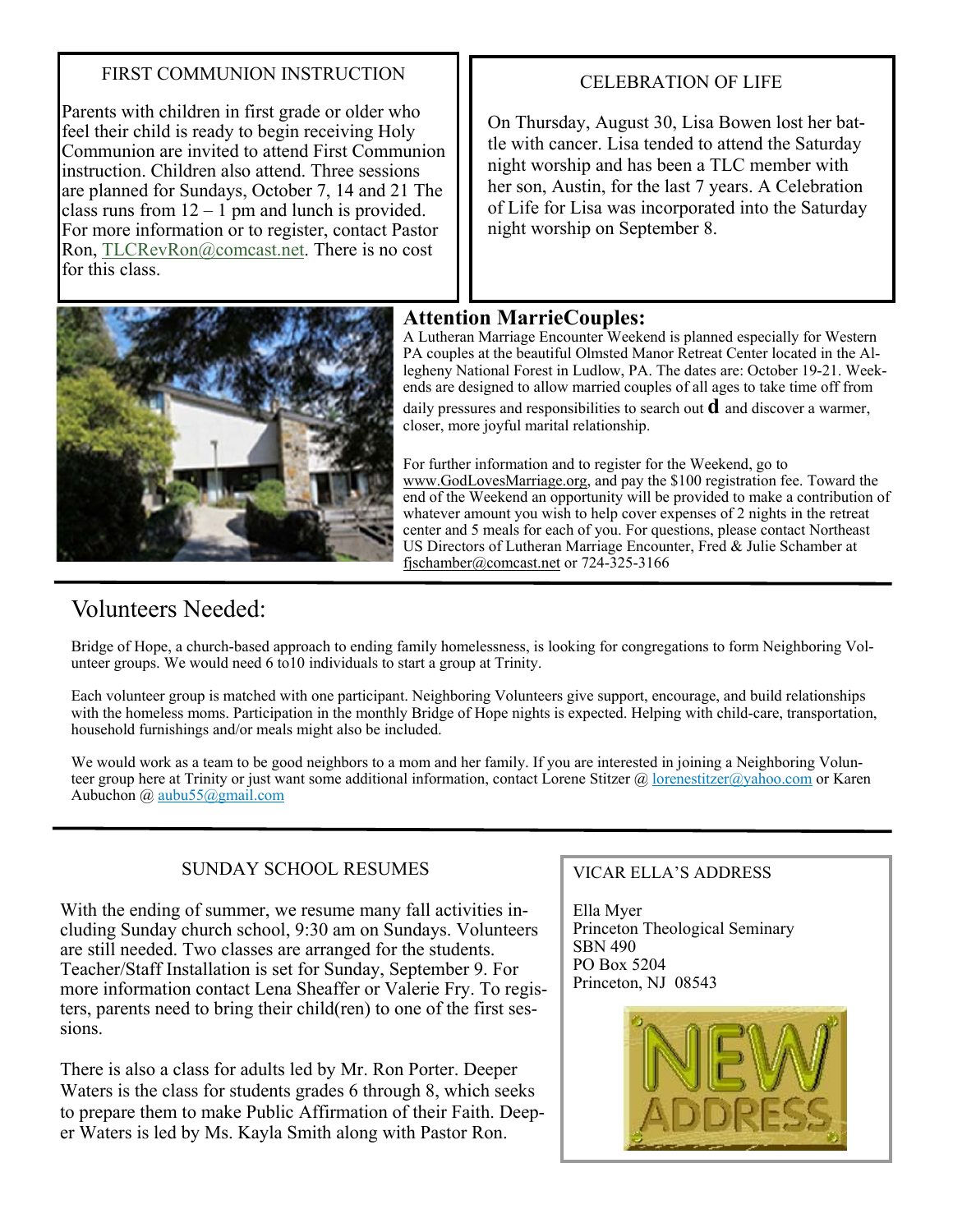#### NEW OFFICE ADMINISTRATO

We welcome Beth Robbins to the position of Office Administrator. Her hours are Monday through Thursday, 8 am to 3 pm. Stop by and welcome Beth to her new position.



# OCTOBER BIRTHDAYS

| Carl Pillot            | 1             |
|------------------------|---------------|
| Kameryn Schoenauer     | 1             |
| <b>Madison Musheno</b> |               |
| Isabella Card          |               |
| Lacey Sheaffer         | 35566         |
| Leith Jenco            |               |
| Judy Leslie            |               |
| Jonah Trout            | $\frac{6}{7}$ |
| Katrina Oselinsky      |               |
| Alice Smith            | 8             |
| <b>Patrick Corbett</b> | 11            |
| Barbara Huntley        | 11            |
| Paula Raynar           | 11            |
| Claire Topper          | 12            |
| Leslie Mateer          | 13            |
| Lucy Merritt           | 15            |
| David Clinger          | 16            |
| Don Breon              | 18            |
| <b>Kathy Brasier</b>   | 20            |
| <b>Mildred Ritz</b>    | 21            |
| Aaron Wagner           | 28            |
| Grace Lichtig          | 29            |
| Carol Bernlohr         | 30            |
| Young Hee Kim          | 30            |
|                        |               |



# NEW OFFICE ADMINISTRATOR

Many of you already know me, but for those who don't, my name is Beth Robbins. I joined Trinity back in 1991, when I moved to State College. I have 3 children, Jessica, Eric and Andy, and they are all grown and out on their own. My husband, Mark and I usually attend the Saturday night service as he is an avid golfer and the golf course calls to him on weekend mornings. Pittsburgh is often a weekend trip when golf season is over. as Mark's son, daughter and son-in-law live in Sewickley with our 2 grandsons ages, 1 and 3.

I am originally from the Williamsport area and graduated from Williamsport High School and attended Lycoming College. When I am not working, I enjoy cooking, baking, shopping, spending time with my family and friends, and traveling. I have 2 brothers who, with their wives, live in Williamsport. My parents moved to Winter Haven, FL a couple of years ago. Winter Haven is directly south of Orlando in the middle of the state. Mark and I usually escape the winter cold and ice and spend a week or 10 days visiting them in Florida.

My previous employment history is for the past 15 years was as an insurance agent with a couple different agencies here in State College. I have owned my own vending machine business and was also the secretary/treasurer of an appliance business for 10 years. My favorite job, by far, was being a stay-at-home mom when my children were young.

I look forward to serving this congregation. Please stop in to see me anytime.